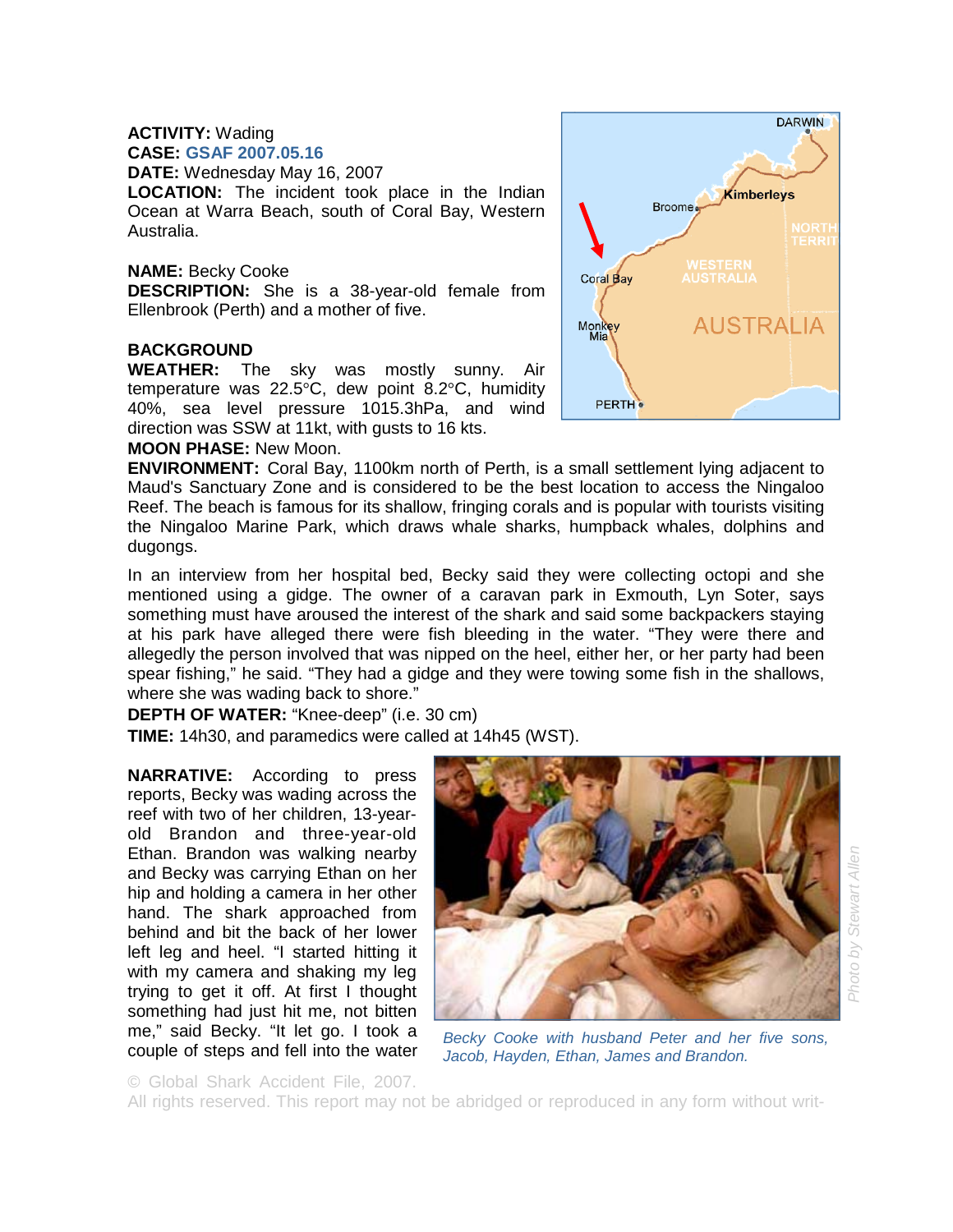because my leg was pretty bad. As I fell into the water the sea just turned to blood," she said. Becky said she feared the shark might attack her children. "Brandon came running over. He had his gidge [spear] with him and I just said to him 'take Ethan' and he grabbed Ethan. I just said, 'Here give me your gidge and you run back to the shore with your brother'. So I sat in the water while the guys came running over. I wasn't sure if it was gone or if it was going to come back. I took my shirt off and wrapped it around my leg."

**INJURY:** Although her injuries were not considered life-threatening, Becky sustained two deep lacerations on her left calf and lost most of the heel on her left foot. Ethan and Brandon were unharmed by the shark.

**TREATMENT:** Becky said she did not feel any pain until she reached the shore. She was given first aid, helped by her husband Peter Cooke, family friends and two volunteer conservation officers who turned up at the beach just moments before the incident. Mr. Cooke said he used his mobile phone to call for help. St. John's Ambulance manager Danny Barron said, "We were initially told it had done significant damage to her calf muscle." Barron said Peter Cooke loaded his wife into the couple's four-wheel drive vehicle and drove towards Coral Bay and they were met by an ambulance en route. Becky was treated at the Coral Bay nursing post before being sent via road to Carnarvon hospital. She was flown by air ambulance to Royal Perth Hospital where she was admitted for surgery and further treatment.

**SPECIES**: Peter Cooke saw the shark but was not able to identify it. He said the shark was about 2.5 metres in length.

**NOTE:** According to local divers the press reports that Becky had her baby in her arms and her teenage son next to her are untrue. "She was spearfishing and had dead fish floating around her. She knew she would get in trouble for fishing in a protected area, so she must have made the story up." Commercial divers in the area say they have not been bothered by reef sharks.

**SOURCES:** The West Australian, May 16, 2007

PerthNow, http://www.news.com.au/perthnow/story/0,21598,21746568-2761,00.html Sky News, http://www.skynews.com.au/story.asp?id=169577

Melbourne Herald Sun, http://www.news.com.au/heraldsun/story/0,21985,21754269-662,00.html

ABC News Online, http://www.abc.net.au/news/newsitems/200705/s1927415.htm

# **CASE INVESTIGATOR:** Terry Peake, Shark Research Institute

© Global Shark Accident File, 2007. All rights reserved. This report may not be abridged or reproduced in any form without written permission of the Global Shark Accident File.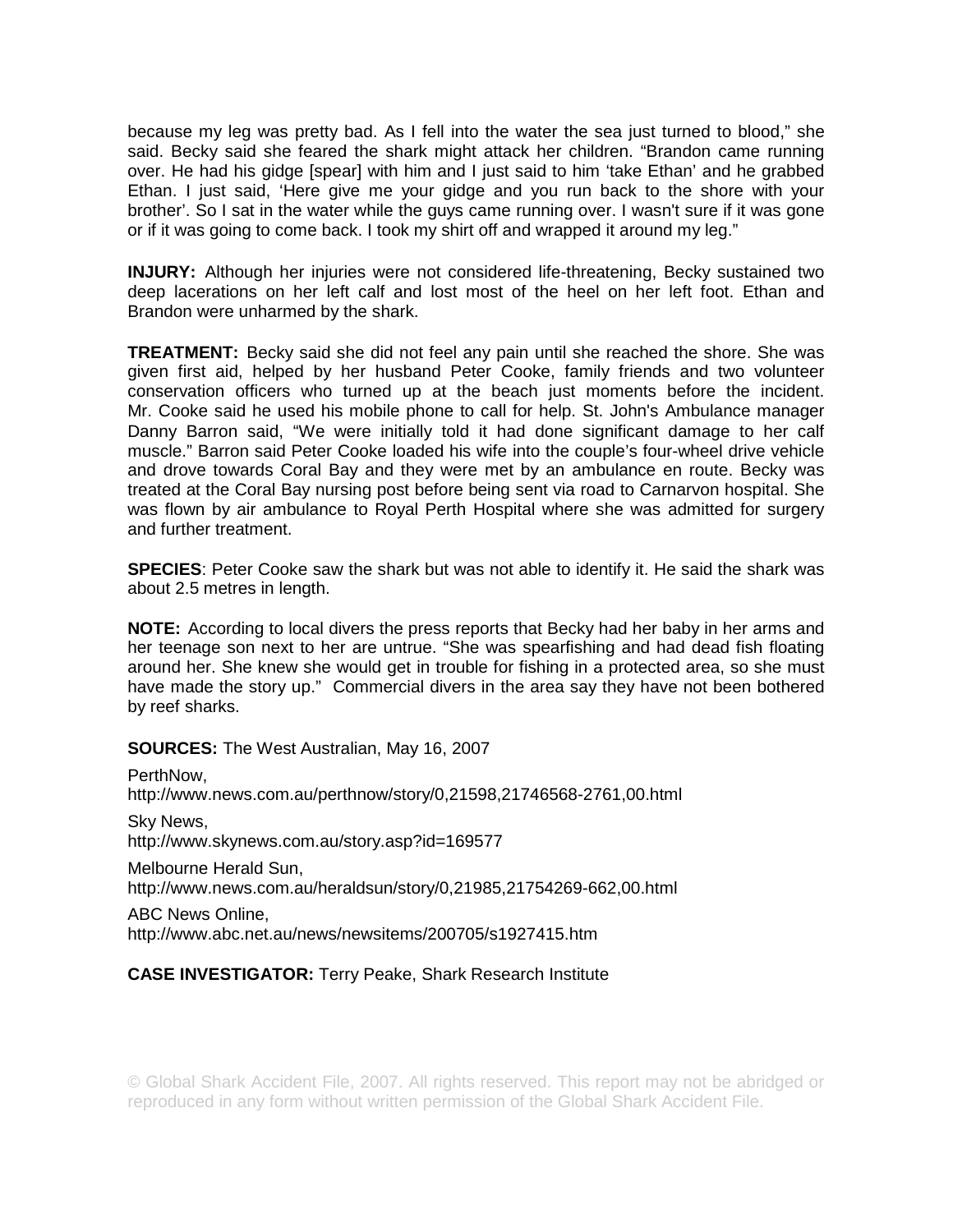

© Global Shark Accident File, 2007. All rights reserved. This report may not be abridged or reproduced in any form without written permission of the Global Shark Accident File.